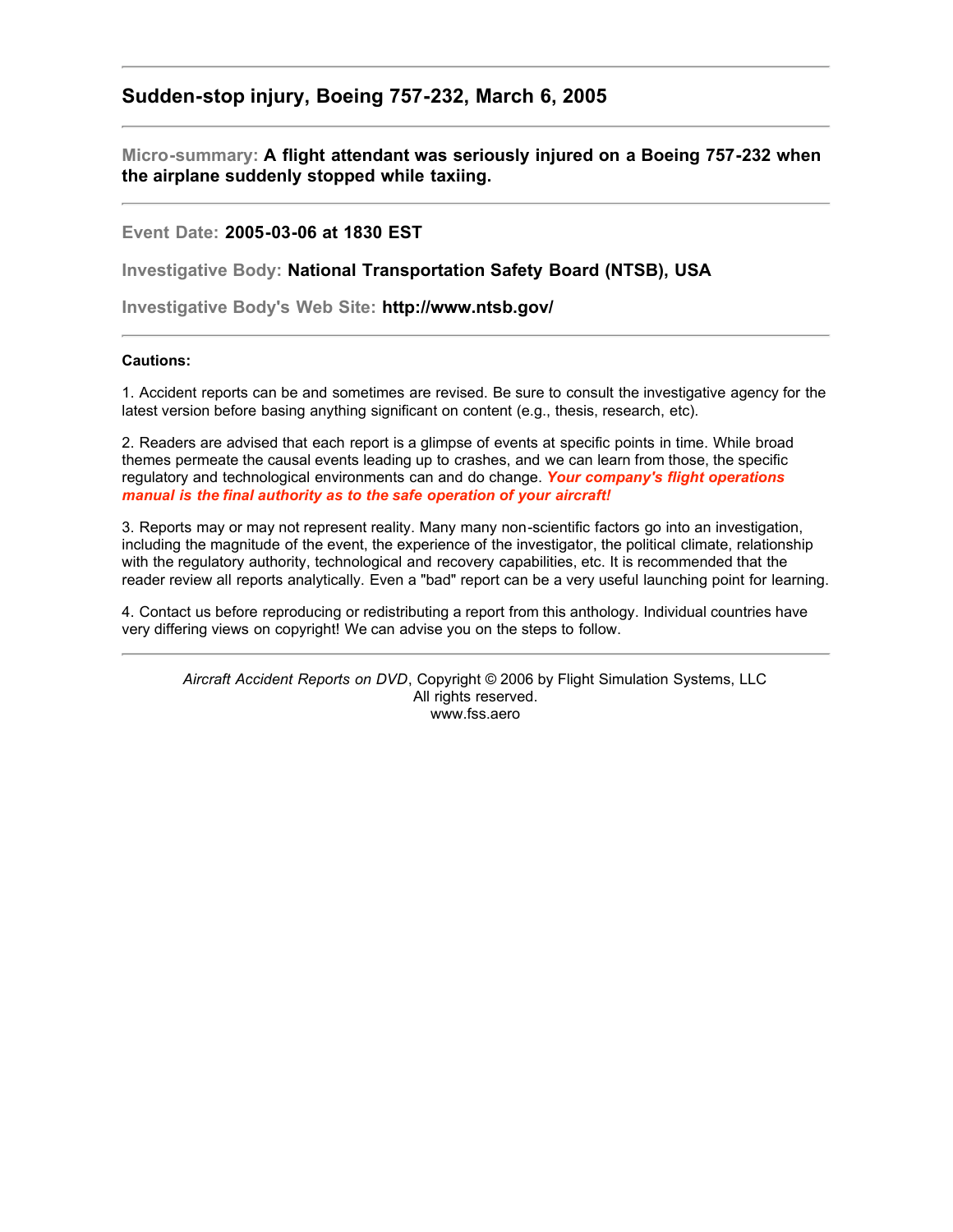| <b>National Transportation Safety Board</b>                                                                                                                                                                                                                                                                                                                                                                                                                                                                                                                                                                                                                                                                                                                                                                                                                                                                                                                                                                                                                                                                                                                                                                                                                                                                                                                                                                                                                                                                                                                                                                                                                                                                                                                                          |              | NTSB ID: IAD05LA044         |                                 | Aircraft Registration Number: N6710E |            |  |  |  |  |  |  |
|--------------------------------------------------------------------------------------------------------------------------------------------------------------------------------------------------------------------------------------------------------------------------------------------------------------------------------------------------------------------------------------------------------------------------------------------------------------------------------------------------------------------------------------------------------------------------------------------------------------------------------------------------------------------------------------------------------------------------------------------------------------------------------------------------------------------------------------------------------------------------------------------------------------------------------------------------------------------------------------------------------------------------------------------------------------------------------------------------------------------------------------------------------------------------------------------------------------------------------------------------------------------------------------------------------------------------------------------------------------------------------------------------------------------------------------------------------------------------------------------------------------------------------------------------------------------------------------------------------------------------------------------------------------------------------------------------------------------------------------------------------------------------------------|--------------|-----------------------------|---------------------------------|--------------------------------------|------------|--|--|--|--|--|--|
| <b>FACTUAL REPORT</b>                                                                                                                                                                                                                                                                                                                                                                                                                                                                                                                                                                                                                                                                                                                                                                                                                                                                                                                                                                                                                                                                                                                                                                                                                                                                                                                                                                                                                                                                                                                                                                                                                                                                                                                                                                |              | Occurrence Date: 03/06/2005 |                                 | Most Critical Injury: Serious        |            |  |  |  |  |  |  |
| <b>ÁVIATION</b>                                                                                                                                                                                                                                                                                                                                                                                                                                                                                                                                                                                                                                                                                                                                                                                                                                                                                                                                                                                                                                                                                                                                                                                                                                                                                                                                                                                                                                                                                                                                                                                                                                                                                                                                                                      |              | Occurrence Type: Accident   |                                 | Investigated By: NTSB                |            |  |  |  |  |  |  |
| ETYBOP<br>Location/Time                                                                                                                                                                                                                                                                                                                                                                                                                                                                                                                                                                                                                                                                                                                                                                                                                                                                                                                                                                                                                                                                                                                                                                                                                                                                                                                                                                                                                                                                                                                                                                                                                                                                                                                                                              |              |                             |                                 |                                      |            |  |  |  |  |  |  |
| <b>Nearest City/Place</b>                                                                                                                                                                                                                                                                                                                                                                                                                                                                                                                                                                                                                                                                                                                                                                                                                                                                                                                                                                                                                                                                                                                                                                                                                                                                                                                                                                                                                                                                                                                                                                                                                                                                                                                                                            | State        |                             | Zip Code                        | Local Time                           | Time Zone  |  |  |  |  |  |  |
| <b>Boston</b>                                                                                                                                                                                                                                                                                                                                                                                                                                                                                                                                                                                                                                                                                                                                                                                                                                                                                                                                                                                                                                                                                                                                                                                                                                                                                                                                                                                                                                                                                                                                                                                                                                                                                                                                                                        | МA           |                             | 02101                           | 1830                                 | <b>EST</b> |  |  |  |  |  |  |
| Airport Proximity: On Airport                                                                                                                                                                                                                                                                                                                                                                                                                                                                                                                                                                                                                                                                                                                                                                                                                                                                                                                                                                                                                                                                                                                                                                                                                                                                                                                                                                                                                                                                                                                                                                                                                                                                                                                                                        |              |                             | Distance From Landing Facility: | Direction From Airport:              |            |  |  |  |  |  |  |
| <b>Aircraft Information Summary</b>                                                                                                                                                                                                                                                                                                                                                                                                                                                                                                                                                                                                                                                                                                                                                                                                                                                                                                                                                                                                                                                                                                                                                                                                                                                                                                                                                                                                                                                                                                                                                                                                                                                                                                                                                  |              |                             |                                 |                                      |            |  |  |  |  |  |  |
| Aircraft Manufacturer                                                                                                                                                                                                                                                                                                                                                                                                                                                                                                                                                                                                                                                                                                                                                                                                                                                                                                                                                                                                                                                                                                                                                                                                                                                                                                                                                                                                                                                                                                                                                                                                                                                                                                                                                                | Model/Series |                             |                                 | Type of Aircraft                     |            |  |  |  |  |  |  |
| Boeing                                                                                                                                                                                                                                                                                                                                                                                                                                                                                                                                                                                                                                                                                                                                                                                                                                                                                                                                                                                                                                                                                                                                                                                                                                                                                                                                                                                                                                                                                                                                                                                                                                                                                                                                                                               |              |                             | 757-232                         |                                      | Airplane   |  |  |  |  |  |  |
| Sightseeing Flight: No                                                                                                                                                                                                                                                                                                                                                                                                                                                                                                                                                                                                                                                                                                                                                                                                                                                                                                                                                                                                                                                                                                                                                                                                                                                                                                                                                                                                                                                                                                                                                                                                                                                                                                                                                               |              |                             |                                 | Air Medical Transport Flight: No     |            |  |  |  |  |  |  |
| Narrative                                                                                                                                                                                                                                                                                                                                                                                                                                                                                                                                                                                                                                                                                                                                                                                                                                                                                                                                                                                                                                                                                                                                                                                                                                                                                                                                                                                                                                                                                                                                                                                                                                                                                                                                                                            |              |                             |                                 |                                      |            |  |  |  |  |  |  |
| On March 6, 2005, about 1830 eastern standard time, a flight attendant was seriously injured<br>onboard a Boeing 757-232, N6710E, operating as Delta Airlines flight 2054, when it suddenly stopped<br>on a taxiway at General Edward Lawrence Logan International Airport (BOS), Boston, Massachusetts.<br>There was no damage to the airplane.<br>The captain, first officer, 1 flight attendant and 185<br>passengers were not injured, and 2 flight attendants and 1 passenger received minor injuries.<br>Night visual meteorological conditions prevailed, and an instrument flight rules flight plan had<br>been filed for the flight, between Logan and McCarran International Airport (LAS), Las Vegas,<br>Nevada. The scheduled passenger flight was being conducted under 14 CFR Part 121.<br>According to the captain's statement, after pushback from gate 21 and engine start, the crew was<br>instructed to taxi to runway 22R via taxiway N. At that point, the airplane was pointed north, on<br>taxiway A.<br>The captain began the taxi, and turned right, onto taxiway N. Approaching the intersection with<br>runway 15R/33L, at a ground speed of 12 knots, the first officer "abruptly yelled, 'stop the<br>aircraft, '" and the captain brought the airplane to an immediate stop.<br>After confirming no danger to the airplane, the crew advised ground control that they would hold<br>their present position until they could check on the conditions in the cabin. When they did so,<br>they found that one of the flight attendants had injured her elbow. The captain returned the<br>airplane to the gate, and the flight attendant was replaced. Two additional flight attendants<br>reported "some bruising but felt able to continue the flight." |              |                             |                                 |                                      |            |  |  |  |  |  |  |
| En route to Las Vegas, one of the two flight attendants advised the captain of back pain, and the<br>other felt sick to her stomach. A passenger, seated in seat 23B, also reported back pain, and that<br>he had recent back surgery.<br>Upon arrival in Las Vegas, paramedics met the airplane. The passenger was released at that time,                                                                                                                                                                                                                                                                                                                                                                                                                                                                                                                                                                                                                                                                                                                                                                                                                                                                                                                                                                                                                                                                                                                                                                                                                                                                                                                                                                                                                                           |              |                             |                                 |                                      |            |  |  |  |  |  |  |
| and the two flight attendants were taken to a hospital for further evaluation.<br>According to the first officer, the reason he told the captain to stop was because another airplane<br>was on the crossing runway. The first officer thought it could be holding number one for takeoff,<br>and he wanted to ensure that his airplane was on the correct taxiway before crossing the runway.                                                                                                                                                                                                                                                                                                                                                                                                                                                                                                                                                                                                                                                                                                                                                                                                                                                                                                                                                                                                                                                                                                                                                                                                                                                                                                                                                                                       |              |                             |                                 |                                      |            |  |  |  |  |  |  |
| Delta Airlines Flight Safety Department personnel subsequently confirmed that one of the two flight<br>attendants had been released from the hospital, but the other had remained in the hospital in<br>excess of 48 hours with a herniated disk.                                                                                                                                                                                                                                                                                                                                                                                                                                                                                                                                                                                                                                                                                                                                                                                                                                                                                                                                                                                                                                                                                                                                                                                                                                                                                                                                                                                                                                                                                                                                    |              |                             |                                 |                                      |            |  |  |  |  |  |  |
| According to U.S. Naval Observatory data, sunset occurred in Boston at 1740, and civil twilight<br>ended at 1809.                                                                                                                                                                                                                                                                                                                                                                                                                                                                                                                                                                                                                                                                                                                                                                                                                                                                                                                                                                                                                                                                                                                                                                                                                                                                                                                                                                                                                                                                                                                                                                                                                                                                    |              |                             |                                 |                                      |            |  |  |  |  |  |  |

*FACTUAL REPORT - AVIATION Page 1*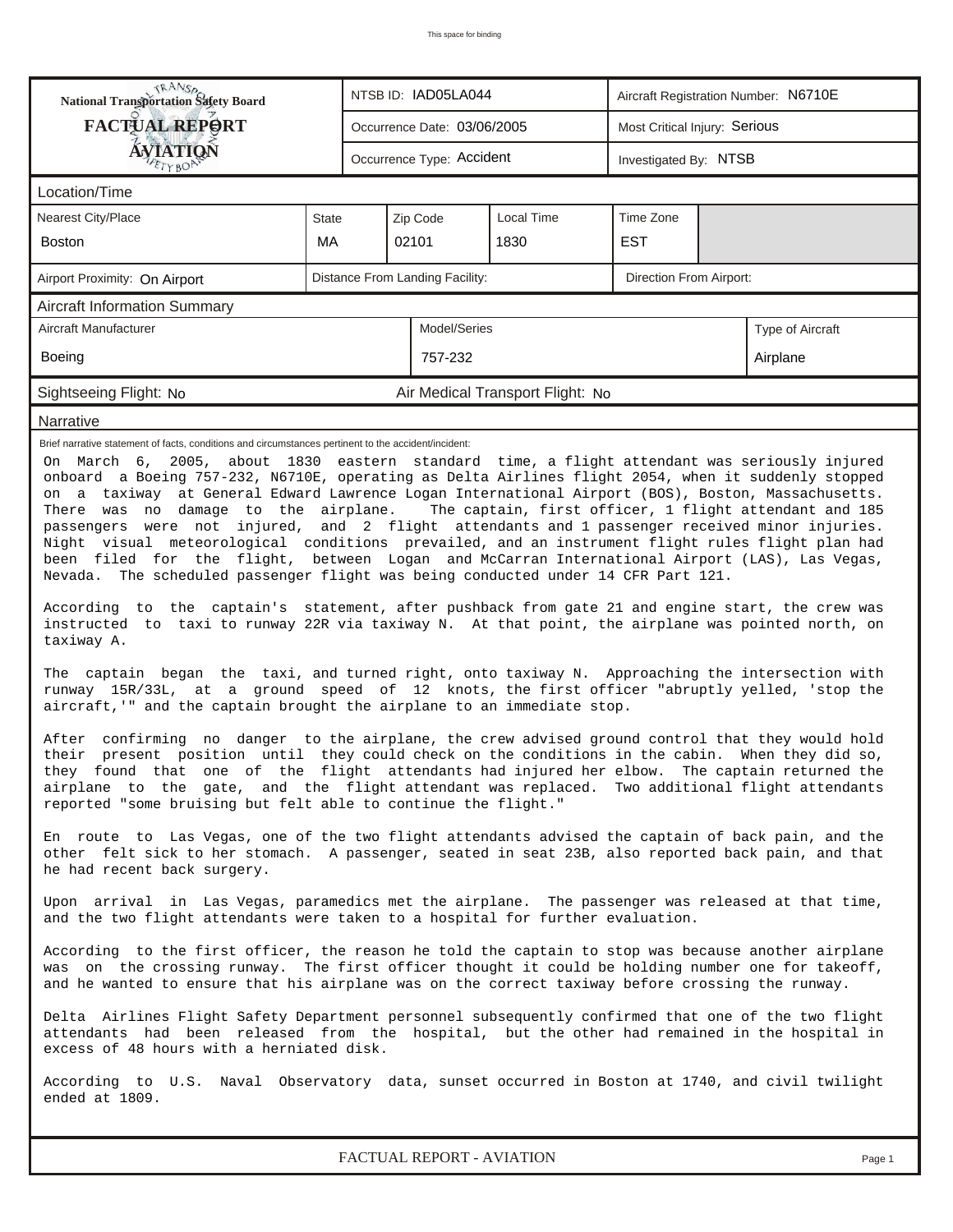| <b>National Transportation Safety Board</b>                             |                                                                                       | NTSB ID: IAD05LA044                                                     |                       |                             |           |  |                                |          |              |                           |                     |
|-------------------------------------------------------------------------|---------------------------------------------------------------------------------------|-------------------------------------------------------------------------|-----------------------|-----------------------------|-----------|--|--------------------------------|----------|--------------|---------------------------|---------------------|
| FACTUAL REPORT                                                          |                                                                                       |                                                                         |                       | Occurrence Date: 03/06/2005 |           |  |                                |          |              |                           |                     |
| <b>AVIATION</b>                                                         |                                                                                       |                                                                         |                       | Occurrence Type: Accident   |           |  |                                |          |              |                           |                     |
| Landing Facility/Approach Information                                   |                                                                                       |                                                                         |                       |                             |           |  |                                |          |              |                           |                     |
| <b>Airport Name</b>                                                     |                                                                                       | Runway Used<br>Airport ID:<br><b>Airport Elevation</b><br>Runway Length |                       |                             |           |  |                                |          | Runway Width |                           |                     |
| General Edward Logan                                                    | <b>BOS</b>                                                                            |                                                                         | 19 Ft. MSL            |                             | <b>NA</b> |  |                                |          |              |                           |                     |
| Runway Surface Type:                                                    |                                                                                       |                                                                         |                       |                             |           |  |                                |          |              |                           |                     |
| Runway Surface Condition:                                               |                                                                                       |                                                                         |                       |                             |           |  |                                |          |              |                           |                     |
| Type Instrument Approach: NONE                                          |                                                                                       |                                                                         |                       |                             |           |  |                                |          |              |                           |                     |
| VFR Approach/Landing: None                                              |                                                                                       |                                                                         |                       |                             |           |  |                                |          |              |                           |                     |
| Aircraft Information                                                    |                                                                                       |                                                                         | Model/Series          |                             |           |  |                                |          |              |                           |                     |
| Aircraft Manufacturer<br>Boeing                                         |                                                                                       |                                                                         |                       |                             |           |  |                                |          | 30482        | <b>Serial Number</b>      |                     |
| Airworthiness Certificate(s): Transport                                 |                                                                                       |                                                                         |                       |                             |           |  |                                |          |              |                           |                     |
| Landing Gear Type: Retractable - Tricycle                               |                                                                                       |                                                                         |                       |                             |           |  |                                |          |              |                           |                     |
| Homebuilt Aircraft? No                                                  | Certified Max Gross Wt.<br>Number of Engines: 2<br>Number of Seats: 207<br>232000 LBS |                                                                         |                       |                             |           |  |                                |          |              |                           |                     |
| Engine Type:<br>Turbo Fan                                               |                                                                                       | Engine Manufacturer:<br>Model/Series:<br>Pratt & Whitney<br>PW2037      |                       |                             |           |  |                                |          |              | Rated Power:<br>38200 LBS |                     |
| - Aircraft Inspection Information                                       |                                                                                       |                                                                         |                       |                             |           |  |                                |          |              |                           |                     |
| Type of Last Inspection                                                 |                                                                                       |                                                                         |                       | Date of Last Inspection     |           |  | Time Since Last Inspection     |          |              |                           | Airframe Total Time |
| <b>Continuous Airworthiness</b>                                         |                                                                                       |                                                                         | 03/2005               |                             |           |  |                                | Hours    |              | 15053 Hours               |                     |
| - Emergency Locator Transmitter (ELT) Information                       |                                                                                       |                                                                         |                       |                             |           |  |                                |          |              |                           |                     |
| ELT Installed? No                                                       | ELT Operated? No                                                                      | ELT Aided in Locating Accident Site? No                                 |                       |                             |           |  |                                |          |              |                           |                     |
| Owner/Operator Information                                              |                                                                                       |                                                                         |                       |                             |           |  |                                |          |              |                           |                     |
| Registered Aircraft Owner                                               |                                                                                       |                                                                         | <b>Street Address</b> | 1775 Aviation Blvd          |           |  |                                |          |              |                           |                     |
| DELTA AIR LINES INC                                                     |                                                                                       |                                                                         | City                  |                             |           |  |                                |          |              | <b>State</b>              | Zip Code            |
|                                                                         |                                                                                       |                                                                         | <b>Street Address</b> | Atlanta                     |           |  |                                |          |              | GА                        | 30354               |
| Operator of Aircraft                                                    |                                                                                       |                                                                         |                       |                             |           |  | Same as Reg'd Aircraft Owner   |          |              |                           |                     |
| Same as Reg'd Aircraft Owner                                            | City                                                                                  |                                                                         |                       |                             |           |  | <b>State</b>                   | Zip Code |              |                           |                     |
| Operator Does Business As:                                              |                                                                                       |                                                                         |                       |                             |           |  | Operator Designator Code: DALA |          |              |                           |                     |
| - Type of U.S. Certificate(s) Held:                                     |                                                                                       |                                                                         |                       |                             |           |  |                                |          |              |                           |                     |
| Air Carrier Operating Certificate(s): Flag Carrier/Domestic             |                                                                                       |                                                                         |                       |                             |           |  |                                |          |              |                           |                     |
| Operating Certificate:<br>Operator Certificate:                         |                                                                                       |                                                                         |                       |                             |           |  |                                |          |              |                           |                     |
| Regulation Flight Conducted Under: Part 121: Air Carrier                |                                                                                       |                                                                         |                       |                             |           |  |                                |          |              |                           |                     |
| Type of Flight Operation Conducted: Scheduled; Domestic; Passenger Only |                                                                                       |                                                                         |                       |                             |           |  |                                |          |              |                           |                     |
| FACTUAL REPORT - AVIATION<br>Page 2                                     |                                                                                       |                                                                         |                       |                             |           |  |                                |          |              |                           |                     |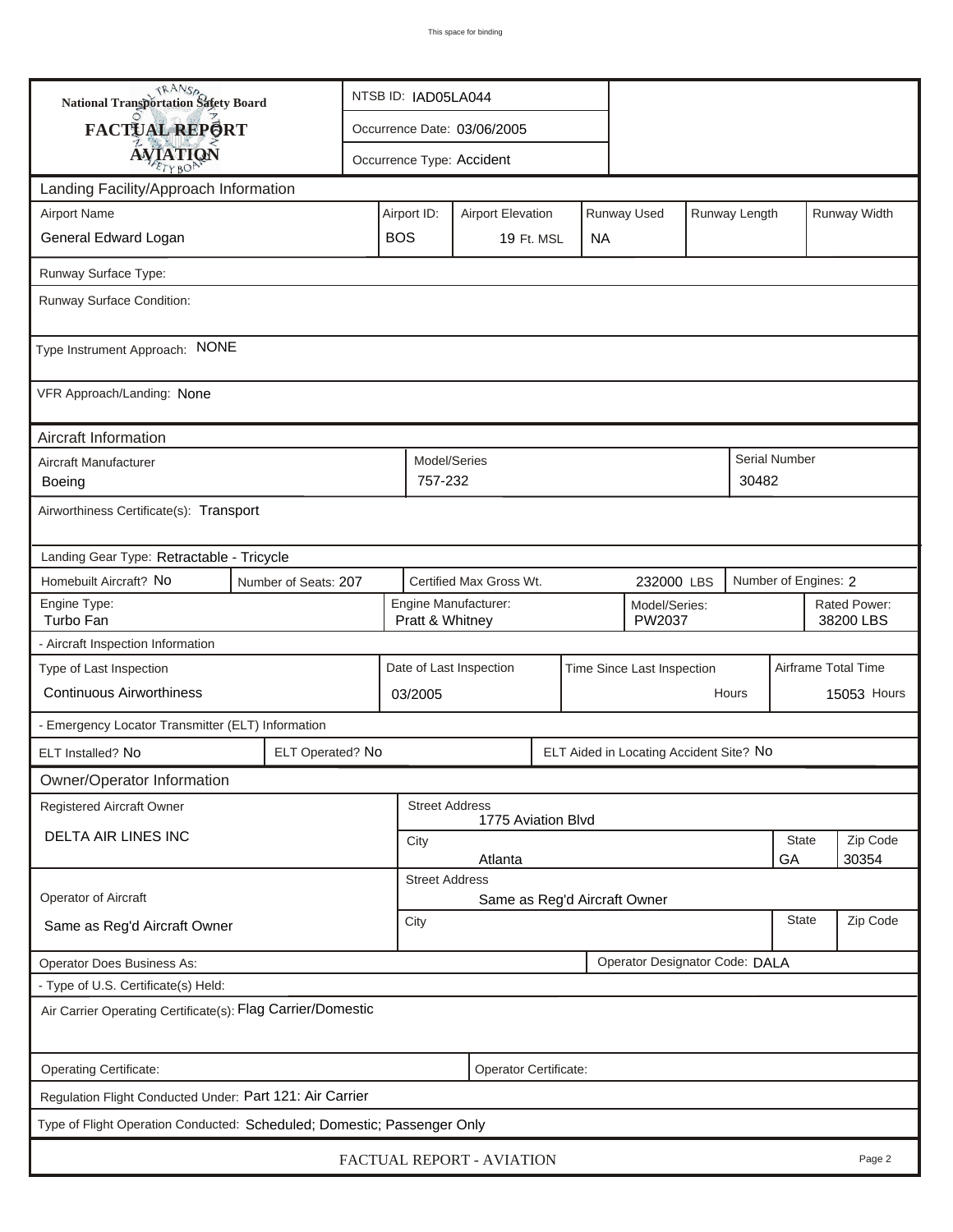|                                          | TRANSA<br>NTSB ID: IAD05LA044<br>National Transportation Safety Board |         |                        |                                                                         |                               |       |              |                          |                         |  |                                         |                                    |                     |  |
|------------------------------------------|-----------------------------------------------------------------------|---------|------------------------|-------------------------------------------------------------------------|-------------------------------|-------|--------------|--------------------------|-------------------------|--|-----------------------------------------|------------------------------------|---------------------|--|
|                                          | FACTUAL REPORT                                                        |         |                        |                                                                         | Occurrence Date: 03/06/2005   |       |              |                          |                         |  |                                         |                                    |                     |  |
|                                          | <b>AVIATION</b>                                                       |         |                        |                                                                         | Occurrence Type: Accident     |       |              |                          |                         |  |                                         |                                    |                     |  |
|                                          |                                                                       |         |                        |                                                                         |                               |       |              |                          |                         |  |                                         |                                    |                     |  |
| Name                                     | <b>First Pilot Information</b>                                        |         |                        |                                                                         |                               | City  |              |                          |                         |  | <b>State</b>                            | Date of Birth                      |                     |  |
|                                          |                                                                       |         |                        |                                                                         |                               |       |              |                          |                         |  |                                         |                                    | Age<br>46           |  |
| On File                                  |                                                                       |         |                        |                                                                         | On File<br>On File<br>On File |       |              |                          |                         |  |                                         |                                    |                     |  |
| Sex: M                                   | Seat Occupied: Left                                                   |         |                        | Principal Profession: Occupational Pilot<br>Certificate Number: On File |                               |       |              |                          |                         |  |                                         |                                    |                     |  |
| Airline Transport<br>Certificate(s):     |                                                                       |         |                        |                                                                         |                               |       |              |                          |                         |  |                                         |                                    |                     |  |
| Airplane Rating(s):<br>Multi-engine Land |                                                                       |         |                        |                                                                         |                               |       |              |                          |                         |  |                                         |                                    |                     |  |
|                                          | Rotorcraft/Glider/LTA: None                                           |         |                        |                                                                         |                               |       |              |                          |                         |  |                                         |                                    |                     |  |
|                                          | Instrument Rating(s): Airplane                                        |         |                        |                                                                         |                               |       |              |                          |                         |  |                                         |                                    |                     |  |
|                                          |                                                                       |         |                        |                                                                         |                               |       |              |                          |                         |  |                                         |                                    |                     |  |
| Instructor Rating(s):                    |                                                                       |         |                        |                                                                         |                               |       |              |                          |                         |  |                                         |                                    |                     |  |
|                                          | Type Rating/Endorsement for Accident/Incident Aircraft?               |         |                        |                                                                         |                               |       |              |                          |                         |  | Current Biennial Flight Review? 10/2004 |                                    |                     |  |
|                                          | Medical Cert.: Class 1                                                |         | Medical Cert. Status:  |                                                                         |                               |       |              |                          |                         |  |                                         | Date of Last Medical Exam: 02/2005 |                     |  |
|                                          |                                                                       |         |                        |                                                                         |                               |       |              |                          |                         |  |                                         |                                    |                     |  |
|                                          | <b>Flight Time Matrix</b>                                             | All A/C | This Make<br>and Model | Airplane<br>Single Engine                                               | Airplane<br>Mult-Engine       | Night |              | Actual                   | Instrument<br>Simulated |  | Rotorcraft                              | Glider                             | Lighter<br>Than Air |  |
| <b>Total Time</b>                        |                                                                       | 9350    | 4701                   |                                                                         |                               |       |              |                          |                         |  |                                         |                                    |                     |  |
|                                          | Pilot In Command(PIC)                                                 |         |                        |                                                                         |                               |       |              |                          |                         |  |                                         |                                    |                     |  |
| Instructor                               |                                                                       |         |                        |                                                                         |                               |       |              |                          |                         |  |                                         |                                    |                     |  |
| Last 90 Days                             |                                                                       | 234     |                        |                                                                         |                               |       |              |                          |                         |  |                                         |                                    |                     |  |
| Last 30 Days                             |                                                                       |         |                        |                                                                         |                               |       |              |                          |                         |  |                                         |                                    |                     |  |
| Last 24 Hours                            |                                                                       |         |                        |                                                                         |                               |       |              |                          |                         |  |                                         |                                    |                     |  |
| Seatbelt Used? Yes                       |                                                                       |         |                        | Shoulder Harness Used? Yes                                              |                               |       |              | Toxicology Performed? No |                         |  |                                         | Second Pilot? Yes                  |                     |  |
|                                          |                                                                       |         |                        |                                                                         |                               |       |              |                          |                         |  |                                         |                                    |                     |  |
|                                          | Flight Plan/Itinerary                                                 |         |                        |                                                                         |                               |       |              |                          |                         |  |                                         |                                    |                     |  |
|                                          | Type of Flight Plan Filed: IFR                                        |         |                        |                                                                         |                               |       |              |                          |                         |  |                                         |                                    |                     |  |
| Departure Point                          |                                                                       |         |                        |                                                                         |                               |       | <b>State</b> |                          | Airport Identifier      |  |                                         | Departure Time                     | Time Zone           |  |
|                                          | Same as Accident/Incident Location                                    |         |                        |                                                                         |                               |       |              |                          | <b>BOS</b>              |  |                                         |                                    | <b>EST</b>          |  |
| Destination                              |                                                                       |         |                        |                                                                         |                               |       | <b>State</b> |                          | Airport Identifier      |  |                                         |                                    |                     |  |
| <b>NV</b><br>Las Vegas                   |                                                                       |         |                        |                                                                         |                               |       |              |                          | LAS                     |  |                                         |                                    |                     |  |
|                                          | Type of Clearance: IFR                                                |         |                        |                                                                         |                               |       |              |                          |                         |  |                                         |                                    |                     |  |
| Type of Airspace:                        |                                                                       |         |                        |                                                                         |                               |       |              |                          |                         |  |                                         |                                    |                     |  |
|                                          | Weather Information                                                   |         |                        |                                                                         |                               |       |              |                          |                         |  |                                         |                                    |                     |  |
|                                          | Source of Briefing:<br>Company                                        |         |                        |                                                                         |                               |       |              |                          |                         |  |                                         |                                    |                     |  |
|                                          |                                                                       |         |                        |                                                                         |                               |       |              |                          |                         |  |                                         |                                    |                     |  |
|                                          | Method of Briefing: Unknown                                           |         |                        |                                                                         |                               |       |              |                          |                         |  |                                         |                                    |                     |  |
|                                          |                                                                       |         |                        |                                                                         | FACTUAL REPORT - AVIATION     |       |              |                          |                         |  |                                         |                                    | Page 3              |  |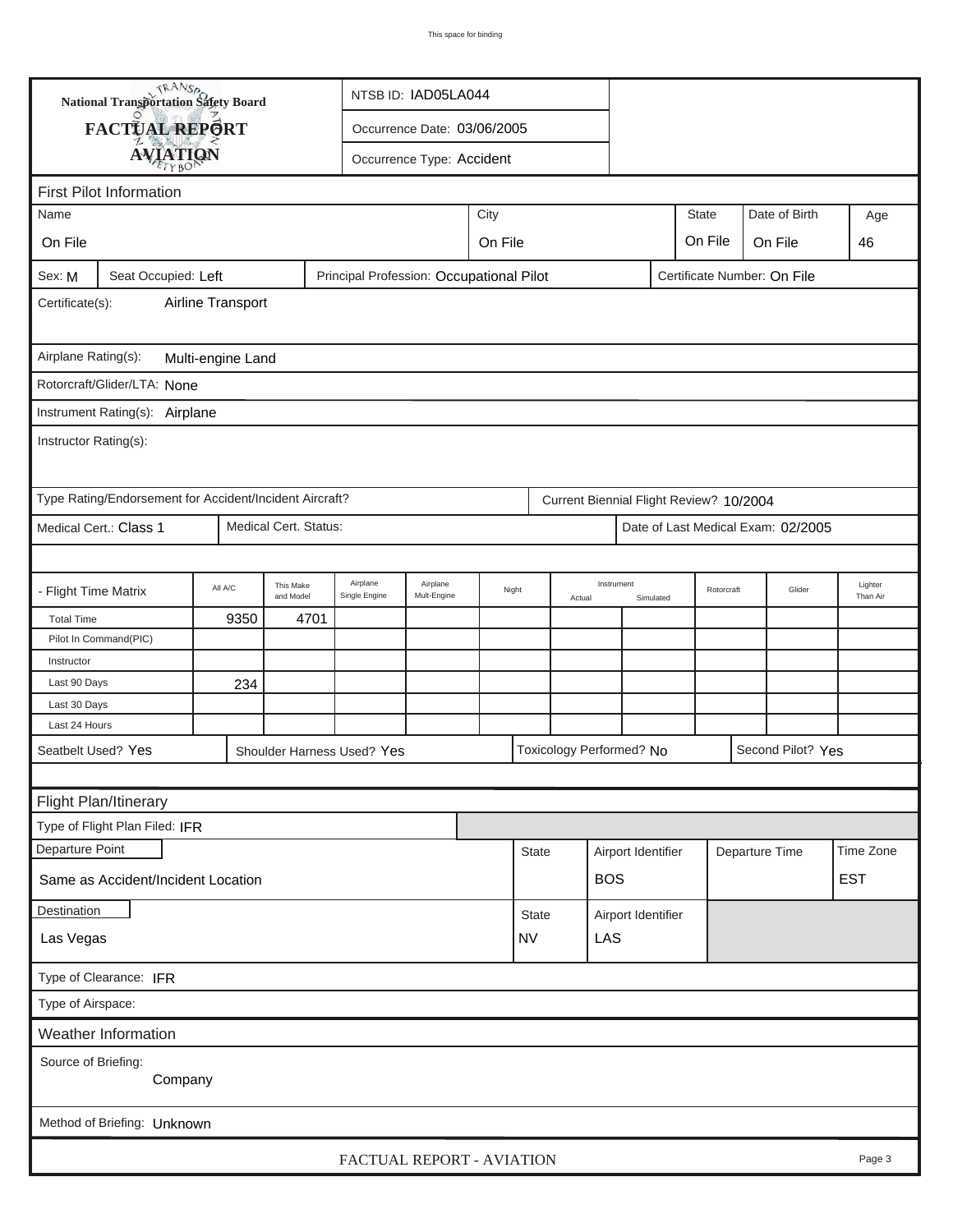| <b>National Transportation Safety Board</b> |                                                                         |                                              |         | NTSB ID: IAD05LA044                                     |              |                             |    |                                         |                                                       |                              |  |           |  |
|---------------------------------------------|-------------------------------------------------------------------------|----------------------------------------------|---------|---------------------------------------------------------|--------------|-----------------------------|----|-----------------------------------------|-------------------------------------------------------|------------------------------|--|-----------|--|
| <b>FACTUAL REPORT</b>                       |                                                                         |                                              |         | Occurrence Date: 03/06/2005                             |              |                             |    |                                         |                                                       |                              |  |           |  |
|                                             | <b>AVIATION</b>                                                         |                                              |         | Occurrence Type: Accident                               |              |                             |    |                                         |                                                       |                              |  |           |  |
| Weather Information                         |                                                                         |                                              |         |                                                         |              |                             |    |                                         |                                                       |                              |  |           |  |
| WOF ID                                      | <b>Observation Time</b>                                                 | Time Zone                                    |         | <b>WOF Elevation</b><br>WOF Distance From Accident Site |              |                             |    |                                         |                                                       | Direction From Accident Site |  |           |  |
|                                             |                                                                         |                                              |         |                                                         |              |                             |    |                                         |                                                       |                              |  |           |  |
| <b>BOS</b>                                  | 1854                                                                    | <b>EST</b>                                   |         | 19 Ft. MSL                                              |              |                             |    | <b>NM</b>                               |                                                       |                              |  | Deg. Mag. |  |
|                                             | Sky/Lowest Cloud Condition:                                             |                                              |         | Ft. AGL                                                 |              |                             |    |                                         | Condition of Light: Night                             |                              |  |           |  |
|                                             | Lowest Ceiling: Broken                                                  |                                              |         | 4800 Ft. AGL                                            | Visibility:  |                             | 10 | <b>SM</b><br>29.54<br>"Hg<br>Altimeter: |                                                       |                              |  |           |  |
| Temperature:                                | $3^{\circ}C$                                                            | Dew Point:<br>$-3 °C$<br>Wind Direction: 240 |         |                                                         |              |                             |    |                                         |                                                       | Density Altitude:            |  | Ft.       |  |
| Wind Speed: 17                              |                                                                         | Gusts:                                       |         |                                                         |              |                             |    |                                         | Weather Condtions at Accident Site: Visual Conditions |                              |  |           |  |
| Visibility (RVR):                           | Ft.                                                                     | Visibility (RVV)                             |         | <b>SM</b>                                               |              | Intensity of Precipitation: |    |                                         |                                                       |                              |  |           |  |
|                                             | Restrictions to Visibility: No Obscuration; No Precipitation            |                                              |         |                                                         |              |                             |    |                                         |                                                       |                              |  |           |  |
|                                             |                                                                         |                                              |         |                                                         |              |                             |    |                                         |                                                       |                              |  |           |  |
| Type of Precipitation:                      |                                                                         |                                              |         |                                                         |              |                             |    |                                         |                                                       |                              |  |           |  |
|                                             |                                                                         |                                              |         |                                                         |              |                             |    |                                         |                                                       |                              |  |           |  |
|                                             | <b>Accident Information</b>                                             |                                              |         |                                                         |              |                             |    |                                         |                                                       |                              |  |           |  |
|                                             | Aircraft Fire: None<br>Aircraft Damage: None<br>Aircraft Explosion None |                                              |         |                                                         |              |                             |    |                                         |                                                       |                              |  |           |  |
| Classification: U.S. Registered/U.S. Soil   |                                                                         |                                              |         |                                                         |              |                             |    |                                         |                                                       |                              |  |           |  |
|                                             | - Injury Summary Matrix                                                 | Fatal                                        | Serious | Minor                                                   | None         | <b>TOTAL</b>                |    |                                         |                                                       |                              |  |           |  |
| <b>First Pilot</b>                          |                                                                         |                                              |         |                                                         | 1            |                             |    |                                         |                                                       |                              |  |           |  |
| Second Pilot                                |                                                                         |                                              |         |                                                         | $\mathbf{1}$ | 1                           |    |                                         |                                                       |                              |  |           |  |
| <b>Student Pilot</b>                        |                                                                         |                                              |         |                                                         |              |                             |    |                                         |                                                       |                              |  |           |  |
|                                             | Flight Instructor                                                       |                                              |         |                                                         |              |                             |    |                                         |                                                       |                              |  |           |  |
| <b>Check Pilot</b>                          |                                                                         |                                              |         |                                                         |              |                             |    |                                         |                                                       |                              |  |           |  |
|                                             | <b>Flight Engineer</b>                                                  |                                              |         |                                                         |              |                             |    |                                         |                                                       |                              |  |           |  |
|                                             | Cabin Attendants                                                        |                                              | 1       | $\overline{c}$                                          | 1            | 4                           |    |                                         |                                                       |                              |  |           |  |
| Other Crew                                  |                                                                         |                                              |         |                                                         |              |                             |    |                                         |                                                       |                              |  |           |  |
| Passengers                                  |                                                                         |                                              |         | 1                                                       | 185          | 186                         |    |                                         |                                                       |                              |  |           |  |
| - TOTAL ABOARD -                            |                                                                         |                                              | 1       | 3                                                       | 188          | 192                         |    |                                         |                                                       |                              |  |           |  |
| Other Ground                                |                                                                         |                                              |         |                                                         |              |                             |    |                                         |                                                       |                              |  |           |  |
|                                             | - GRAND TOTAL -                                                         |                                              | 1       | 3                                                       | 188          | 192                         |    |                                         |                                                       |                              |  |           |  |
|                                             |                                                                         |                                              |         |                                                         |              |                             |    |                                         |                                                       |                              |  |           |  |
|                                             | FACTUAL REPORT - AVIATION<br>Page 4                                     |                                              |         |                                                         |              |                             |    |                                         |                                                       |                              |  |           |  |